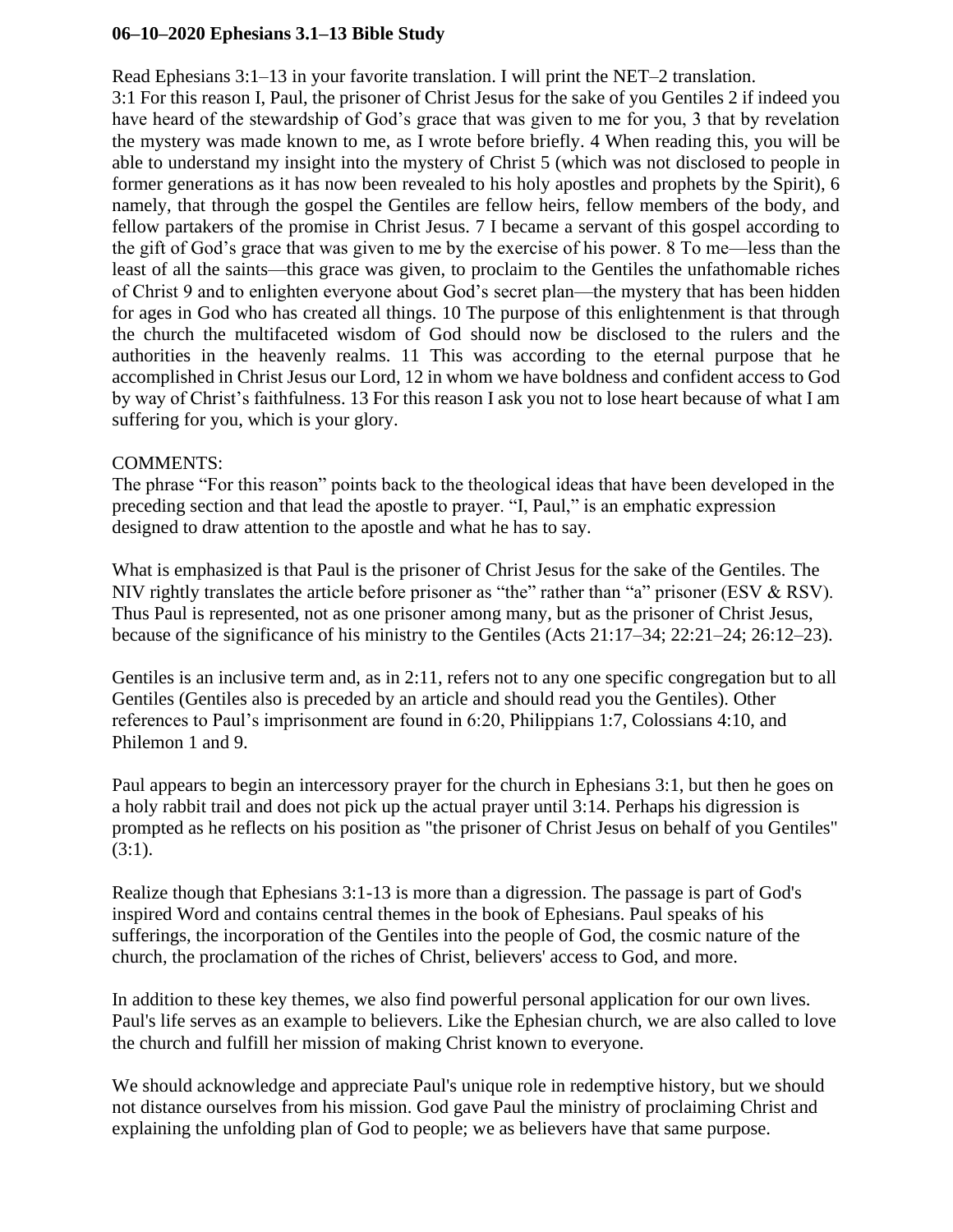If we accept that this passage has such application for our lives, then it is appropriate to see this passage as a "missions text." Like the parallel text in Colossians 1:24-29, this passage contains missional language.

We read of the Gentiles or "nations" (Eph 3:1, 6,8; see Col 1:27-28), suffering for the sake of the mission (Eph 3:1; see Col 1:24), the administration of grace given (Eph 3:2; see Col 1:25), the revelation of the mystery or the plan of God (Eph 3:4-6; see Col 1:26-27), and the proclamation of Christ who is at the center of the plan (Eph 3:8; Col 1:28).

This passage is saturated with Paul's passion for the nations to worship the reigning Christ. Spurgeon said in a sermon, "Every Christian here is either a missionary or an impostor ... You either try to spread abroad the kingdom of Christ, or else you do not love him at all. It cannot be that there is a high appreciation of Jesus and a totally silent tongue about him."

Strikingly, in verse 1 Paul does not refer to himself as a prisoner of Caesar, but "of Christ Jesus." The will of Christ took Paul to prison. But Paul did not see this imprisonment as thwarting the mission of Christ. They could chain Paul but not the message (Eph 6:20; 2 Tim 2:9).

Paul has a unique role in redemptive history. He is given "insight about the mystery of the Messiah" (v. 4). As God's steward (cf. 1 Cor 4:1; 9:17; Col 1:25), Paul's responsibility involves explaining God's intent to create a special people, or a "household" of both Jews and Gentiles, through Christ (Eph 2:19; 3:5-6).

This "mystery" was not like Ephesian mystery cults. It was not a mystery of esoteric knowledge, reserved for a secret few. This mystery, this message about Christ, is for all nations. Paul urges the Ephesians to forsake any other pseudo-mysteries and focus their attention on Christ alone.

When Christ appeared, the lights came on, clarifying the nature of the Messiah's death, the fact that Gentiles do not have to become Jews, that Gentiles and Jews have equal access to God. Now these things have been made known. And people should know them and celebrate them!

Paul's love for grace teaches us at least two lessons about grace. First, God's grace should humble us. Because Paul understood grace, he lived with a profound sense of humble gratitude to God. So he says, "Grace was given to me" twice (vv. 7, 8). He deflects attention away from himself, toward the proper place of praise: the God of all grace.

God empowered Paul to proclaim the "unfathomable," or unsearchable riches of Christ. This particular word appears nowhere outside of biblical Greek. When Paul thought about the glory of Christ, he made up a word! This word is built on the word for "footprint."

That word was used literally in Greek literature for a tracker, someone who pursues another by following footprints. It has the sense of "tracing out" or "searching." Other biblical writers convey the incalculable nature of God's attributes as well. Job speaks of the "unsearchable" ways of God (Job 5:9). Paul elsewhere describes the "unsearchable" wisdom of God (Rom 11:33).

Consider how Paul, this former persecutor of Christ, is now consumed with proclaiming the crucified Messiah (cf. 1 Cor 2:1-5). Jesus transformed Paul's life, and Christ and His redemption became Paul's resounding theme. To the Colossians Paul says, "We proclaim Him" (Col 1:28).

The goal of our proclamation—either in informal evangelism or in public preaching—is not to attract personal praise but rather praise for the Savior. We should desire for people to say, "What a great Savior!" not "What a good testimony or sermon."

Paul was sent to "shed light for all about the administration of the mystery hidden for ages in God who created all things." Paul has the responsibility of helping those who receive the